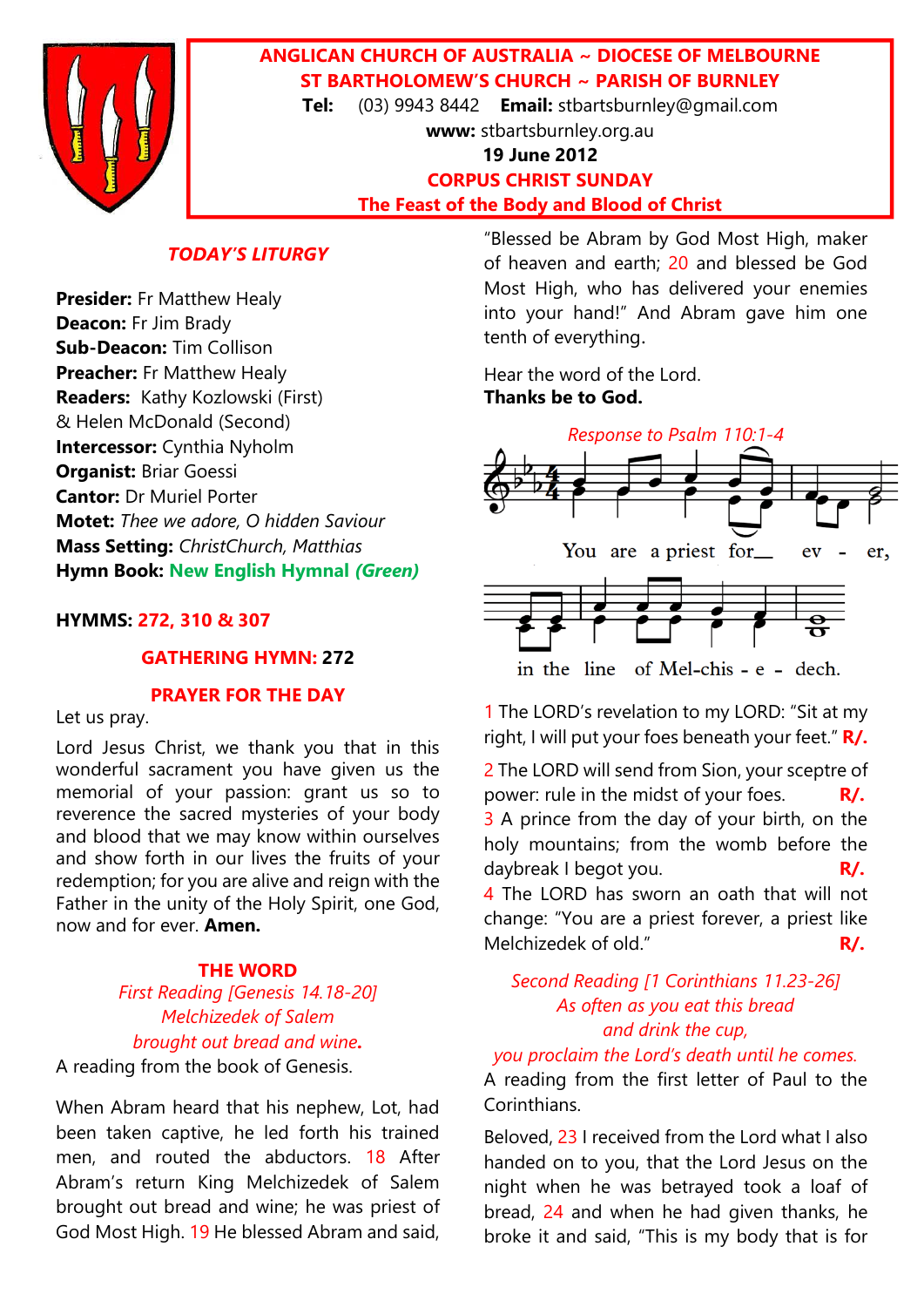you. Do this in remembrance of me." 25 In the same way he took the cup also, after supper, saying, "This cup is the new covenant in my blood. Do this, as often as you drink it, in remembrance of me." 26 For as often as you eat this bread and drink the cup, you proclaim the Lord's death until he comes.'

#### Hear the word of the Lord. **Thanks be to God.**

*Gospel Acclamation*

# Alleluia, alleluia!

**Alleluia, alleluia!** I am the living bread from heaven, says the Lord;

whoever eats this bread will live forever.

# **Alleluia, alleluia!**

### *Gospel [Luke 9.11b-17]* All ate and were filled.

The Lord be with you.

### **And also with you.**

A reading from the holy Gospel according to Luke.

### **Glory to you Lord Jesus Christ.**

11 Jesus spoke to the crowds about the kingdom of God, and healed those who needed to be cured.12 The day was drawing to a close, and the twelve came to him and said, "Send the crowd away, so that they may go into the surrounding villages and countryside, to lodge and get provisions; for we are here in a deserted place." 13 But Jesus said to them, "You give them something to eat." They said, "We have no more than five loaves and two fish unless we are to go and buy food for all these people." 14 For there were about five thousand men. And Jesus said to his disciples, "Make the people sit down in groups of about fifty each." 15 They did so and made them all sit down. 16 And taking the five loaves and the two fish, he looked up to heaven, and blessed and broke them, and gave them to the disciples to set before the crowd.17 And all ate and were filled. What was left over was gathered up, twelve baskets of broken pieces.

For the Gospel of the Lord. **Praise to you Lord Jesus Christ.**

### **OFFERTORY HYMN: 310**

### *Prayer over the Gifts*

### Let us pray.

God our sustainer, receive the gifts we bring before you, and feed us continually with that bread which satisfies all hunger, and that cup which quenches all thirst, your Son our Saviour Jesus Christ. **Amen**.

### **THANKSGIVING HYMN: 307**

### *Communion Sentence*

For as often as you eat this bread and drink the cup, you proclaim the Lord's death until he comes. *1 Cor 11:26*

### *Post Communion Prayer*

All praise to you, our God and Father, for you have fed us with the bread of heaven and quenched our thirst from the true vine: hear our prayer that, being grafted into Christ, we may grow together in unity and feast with him in his kingdom.

Father, **we offer ourselves to you as a living sacrifice through Jesus Christ our Lord. Send us out in the power of your Spirit to live and work to your praise and glory. Amen.**

### *Blessing*

Christ, who has nourished us with himself the living bread, make you one in praise and love, and raise you up at the last day; and the blessing of God almighty,  $\overline{x}$  the Father, the Son, and the Holy Spirit, be among you and remain with you always. **Amen.**

#### **~~~~~~~~~~~~~~~~~~~~~~~~~~~~ PRAYER DIARY**

**For the Catechumens preparing for baptism:**  Reza & Adele.

**For the sick, suffering, frail with age, and who grieve - our seniors:** Mother Helen Granowski, Milenka Skoblar, Fr Brian Porter, Mira Krslovic, Joy Turner, Bruce Kelsall, and Hank.

**Immediate & Ongoing: Peter Bryce, Bishop** Andrew St John, Fr Robert Whalley, Bishop John Parkes, and Howard.

**The Faithful Departed - Recent:** Bruce Kent [priest] (8 June), Diane Northcote (11 June).

**June Anniversaries:** Tom Lawn, Ken Orren, Ruth Warner-Bishop, Chris Ellard (19 June); Ronald Dowling [priest], Esther Stump (21 June); Linton Skinner (22 June); Douglas Bartholomeusz [priest], David Richards (24 June); May Holding (25 June).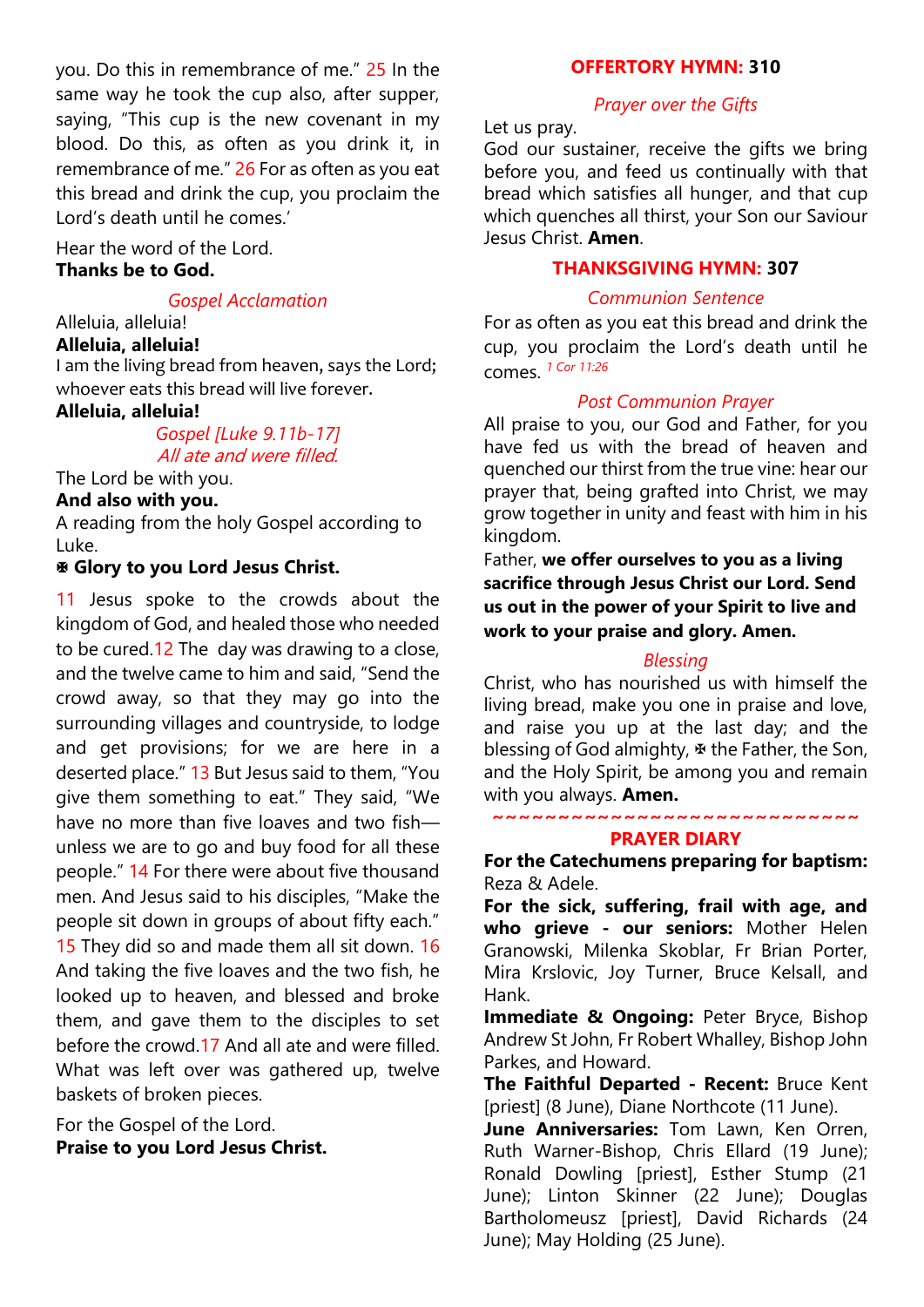# **NOTICES**

#### **THIS WEEK Sunday, 19 June CORPUS CHRISTI SUNDAY**

*Vicar on duty*

11.00am Sung Mass 5.00pm Mass & LGBITQA+ & Dinner *(at Vicarage)*

**Monday, 20 June** *Vicar on duty @ St Stephen's* 10.00am-12noon Richmond Churches Food Centre @ St Ignatius, Richmond

#### **Tuesday, 21 June**

*Vicar on duty @ St Bartholomew's* 10.00am Mass 10.00am to 4.00pm St Bart's Opportunity Shop 7.30pm Parish Council

> **Wednesday, 22 June** *Vicar on duty @ St Stephen's*

10.00am to 4.00pm St Bart's Opportunity Shop

**Thursday, 23 June**

*Vicar on duty @ St Bartholomew's* 9.30am to 1.00pm St Bart's Parish Office 10.00am to 4.00pm St Bart's Opportunity Shop

**Friday, 24 June**

*Vicar's Day Off* 10.00am to 4.00pm St Bart's Opportunity Shop **Saturday, 25 June**

*Vicar on duty @ Vicarage* 10.00am to 4.00pm St Bart's Opportunity Shop **Sunday, 26 June**

# **FOURTH SUNDAY AFTER PENTECOST**

*Vicar on duty*

10.00am Sung Mass 5.00pm Mass

> **~~~~~~~~~~~~~~~~~~~~~~~~~~~~ 2022 PATRONAL FESTIVAL**

Please mark in your diary the 2022 Patronal Festival – a return to our annual Mass & Dinner after an absence of two years! **Wednesday, 24 August 2022 @ 6.00pm** Festive Mass and Dinner. Presider & Preacher is Archbishop Philip Freier. Invitations will be sent via email in mid-July.

### **Fr Jeremy & Deacon Claire Morgan**

**~~~~~~~~~~~~~~~~~~~~~~~~~~~~~~**



Fr Jeremy & Deacon Claire became parents to Eden Teresa Leigh Morgan-Brooker who was born on 14 May. Please keep them in your prayers with gratitude as they journey into parenthood. Fr Jeremy & Deacon Claire will continue to serve in the Parish of the Central Mallee in the Diocese of Bendigo.

**~~~~~~~~~~~~~~~~~~~~~~~~~~~~**

#### **CHANGE OF SUNDAY SERVICE TIME**

As from, Sunday, 3 July 2022, the Sunday Mass will be celebrated at 10.00am followed by morning tea, and

the 5.00pm Mass remains as is. As from 3 July, St Stephen's will also change their Sunday time to 10.00am.

#### **~~~~~~~~~~~~~~~~~~~~~~~~~~~~~~ VICAR – LONG SERVICE & STUDY LEAVE**

Fr Matthew is taking Long Service Leave and Study Leave from Monday, 27 June, until Saturday, 17 September, inclusively. Fr Matthew and family will be visiting Katherine's relatives and friends in the UK for 4 weeks from late June to late July. In mid-August Fr Matthew will undertake an eight-day pilgrimage in Rome followed by a two-week study programme at St George's College (Anglican), Jerusalem, from 1 to 15 September, returning for Sunday duty on 18 September.

Fr Liam Matthew's has been appointed the locum Vicar by the Archbishop. Fr Liam and Madeleine will reside at the Vicarage, 5 Docker Street, Richmond, for most of that time. Fr Liam will be on duty for Sunday, Monday & Tuesdays. Please call Fr Liam with any emergency pastoral matters outside of the duty days.



Hear the intricate harmonies of Polyphonic Voices mingling with the spectacle of Luke Jerram's majestic Gaia, a detailed sculpture of the earth that currently hangs in space inside St Paul's Cathedral, Melbourne. The artwork aims to create a sense of the 'overview effect', which is a shift in awareness experienced by some astronauts who, when seeing the earth from space, get a feeling of awe for the planet and an understanding of the interconnectedness of all life, along with a renewed sense of responsibility for taking care of the environment. The majority-Australian program Songs for the Earth has been specially selected to respond to these themes, and features works by Paul Stanhope, Joe Twist, Alice Chance, Stephen Leek and Dan Walker, as well as texts by Indigenous writers Oodgeroo Noonuccal and Reverend Lenore Parker that foreground Indigenous Australians' relationship with Country. **MELBOURNE PERFORMANCE on Saturday 25 June 2022 7-8pm at St Paul's Cathedral, Melbourne. TICKETS** via TRYBOOKING \$20**/**\$30

*https://www.trybooking.com/events/landing?eid=912339&*